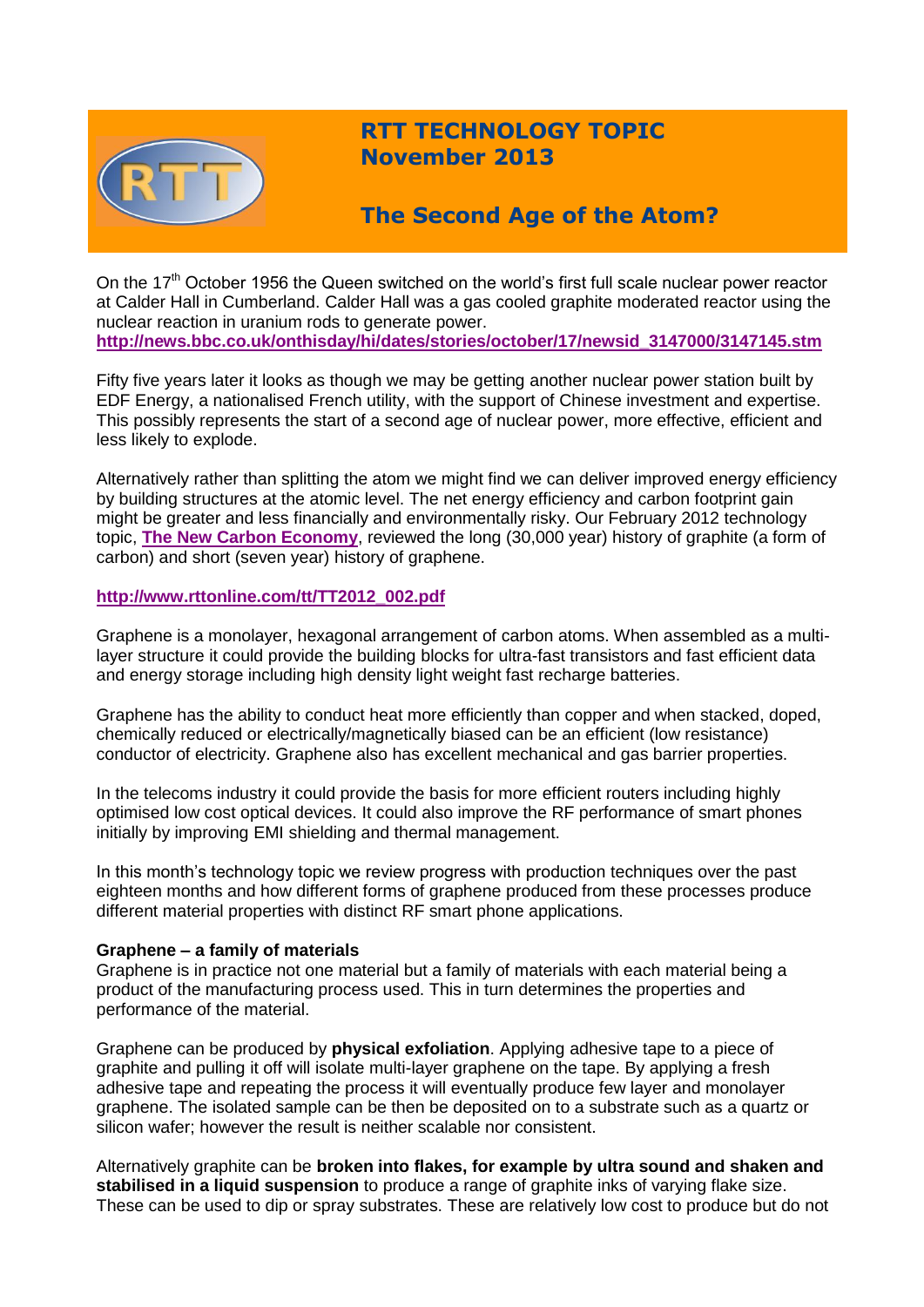have the performance or consistency of graphene produced from more direct production processes. The process is also subject to changes in the cost of graphite.

Similar constraints apply to **reduction techniques** producing graphene oxide from graphite oxide. Graphite oxide is a compound of carbon, hydrogen and oxygen molecules produced by treating graphite with a strong oxidiser or combination of oxidisers, for example sulphuric acid, sodium nitrate, potassium permanganate or phosphoric acid. Graphene oxide is a by-product of this reduction and oxidation process. Problematically the oxidation process compromises the quality of the graphene. Research is on-going to find a process that is fast but effective and efficient, probably some combination of electrochemical process, preferably avoiding toxic waste.

More direct processes are essentially various forms of **chemical vapour deposition** which involve disassociating carbon atoms from a suitable gas, for example methane, acetylene or carbon dioxide using heat in a furnace to transfer the atoms directly on to a substrate. This disconnects the process from the direct material cost of mined graphite.

The challenge is to ensure the carbon atoms do not cluster together (forming soot). Creating the right carbon structure requires high levels of heat of the order of more than a 1000 degrees Celsius. Typically a catalyst will be used to reduce but this introduces additional compounds into the combustion chamber and can result in unwanted reactions, for example the carbon atoms dissolving into nickel.

Getting the graphene on to a suitable substrate is also complex. Copper is one substrate option. A mix of copper and mechanically and chemically weak copper oxide allows the graphene to be recovered and the copper to be reused. Other options include the use of **polymers to facilitate the transfer process, for example Polymethyl methacrylate (PMMA)**. The ideal end result is a uniform layer of graphene but this can be frustrated by the convection and turbulence of the carrier gas. The fluid dynamics of the gas can mean that the reactants are depleted before the gas reaches the further end of the substrate.

Another option is synthesised graphene powder.



With thanks to Applied Graphene Materials **[http://www.appliedgraphenematerials.com](http://www.appliedgraphenematerials.com/)**

In this example, the source of carbon is alcohol. This is sprayed into a furnace and converted into graphene platelets one to two microns in size with a thickness of typically less than five nm. The powder can be added to a suspension or added to other composite materials to improve electrical and heat conductivity.

The advantage with this process is that it can be scaled to several tonnes per year and should produce polymer composites that have less defects and cracks than polymers using exfoliated or reduced graphene, which may contain graphite lumps.

An alternative is to heat silicon carbide (SiC) to a high temperature (>1100 degrees Celsius) at low pressure. The output is epitaxial graphene with dimensions that are dependent on the size of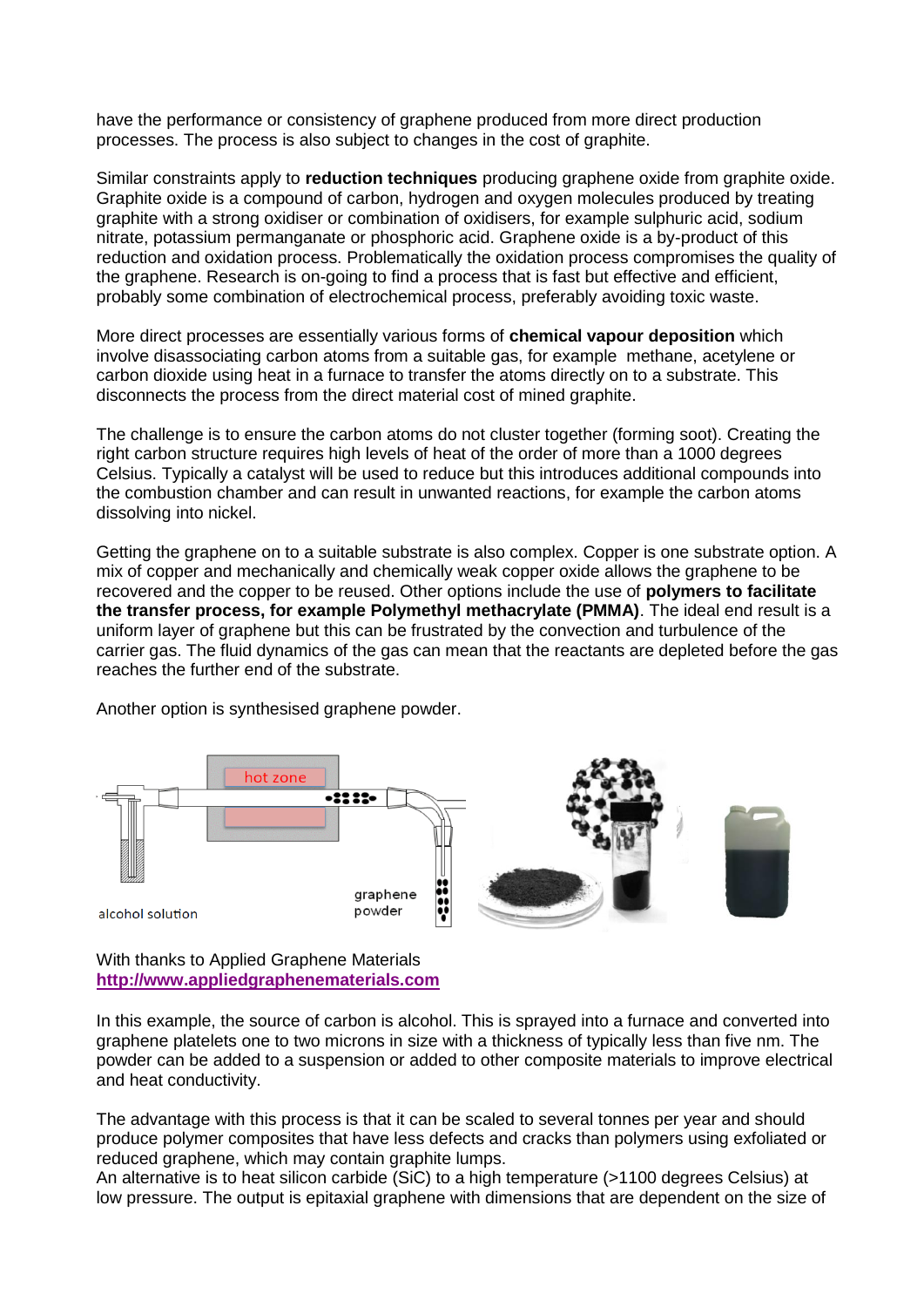the silicon carbide substrate. This determines the thickness, mobility and carrier density of the graphene. Epitaxial graphene has been used by IBM to build a microwave GFET mixer.

## **<http://www.sciencemag.org/content/332/6035/1294.abstract>**

## **The role of graphene in next generation smart phones?**

One of the potentially useful benefits of graphene transistors is that they overcome the Si short channel effects that occur as Si is scaled down. This should result in higher Ft devices. Graphene transistors have their own set of problems which include lack of saturation (cannot set bias to get maximum Ft) and lack of power gain (very low Fmax) as well as unusual ambipolar transfer characteristics but silicon will have potentially similar issues as and when it hits the 10nm node, forecast as being around 2020.

In the meantime there may be directly useful applications in passive applications including antennas, shielding, interconnects, metamaterials, absorbers and thermal management.

### **Improved thermal management on FR4?**

In 1982 when Motorola started production of first generation cellular phones, one of the challenges was to source low cost FR4 printed circuit board material with sufficient quality and consistency to realise stable RF designs at 850 MHz.

Thirty years later we take good quality FR4 for granted as the default material used for standard printed circuit board layouts at cellular RF frequencies. But this is not to say that circuit board laminate materials would not benefit from improved performance particularly if cost is the same or less.

The limitations of FR4 are the batch to batch consistency of the dielectric constant, impedance stability over frequency, signal loss and thermal conductivity when supporting active devices providing high linearity. Minimal temperature expansion is also important. More highly specified FR4 will have lower loss but higher cost.

Whether graphene (as a semi metal) can be directly useful has yet to be proven though improving thermal management might in itself be useful.

## **<http://ipruw.com/publications/2010/presentations/AipingYu.pdf>**

While it is true to say that integration levels have increased it is also true to say that the number of discrete active and passive devices has either stayed the same or increased, at least in higher end smart phones. Mixes of materials that provide improved conductivity and improved isolation, for example keeping digital noise out of front end receive paths, would be particularly useful. CVD graphene for example potentially provides significantly higher isolation than gold film and monolayer graphene could potentially shield as much as 97.8% of EMI

**[http://iopscience.iop.org/0957-4484/23/45/455704/pdf/0957-4484\\_23\\_45\\_455704.pdf](http://iopscience.iop.org/0957-4484/23/45/455704/pdf/0957-4484_23_45_455704.pdf)**

#### **Other 2D Materials**

Although graphene has enjoyed the most attention (and a Nobel Prize) it is not the only 2D material.

Reducing silicon to an atom thick, popularly described as **silicene** produces a honeycomb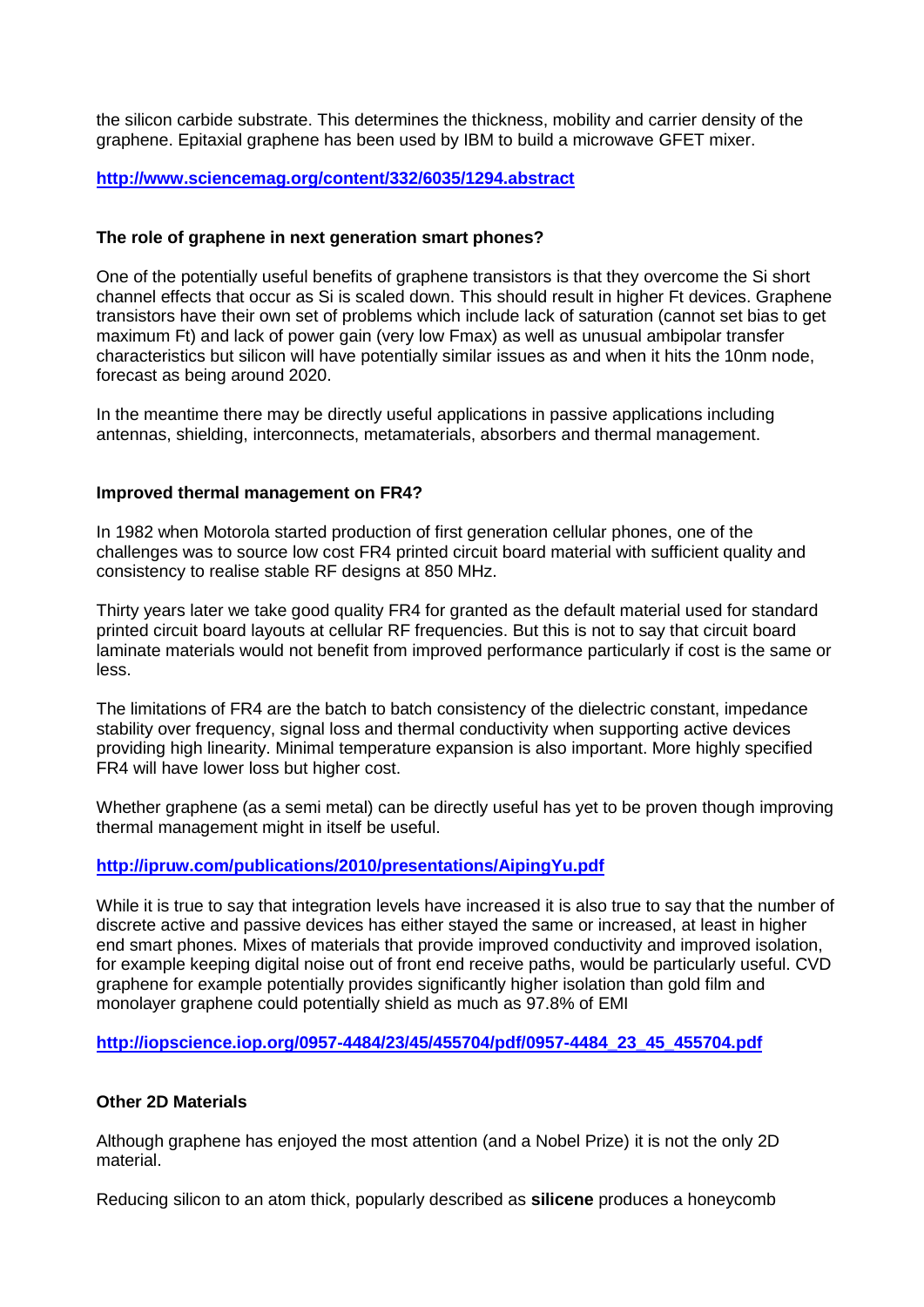structure not dissimilar to graphene and like graphene allows electrons to move as if they were massless which means they move very quickly. It could also be used as a transistor in its natural form. It has however only recently been synthesised and is presently harder to manufacture than graphene and is unstable under ambient atmospheric conditions.

## **<http://arxiv-web3.library.cornell.edu/pdf/1310.6820v1.pdf>**

Reducing germanium, the original transistor material from the 1940's to a single layer of atoms produces **germanane**. This conducts electrons five times faster than germanium and ten times faster than silicon and might be more compatible with existing scale production processes than present graphene manufacturing techniques. As with silicene, germanane has stability problems that presently limit its usability.

## **<http://pubs.acs.org/doi/pdf/10.1021/nn4009406>**

**Molybdenum disulphide** is a 3D structure similar to graphite but can be restructured as a single atomic layer sandwiched between two sulphur atoms producing a natural form that could function as a higher efficiency transistor.

## **<http://www.nature.com/nnano/journal/v6/n3/pdf/nnano.2010.279.pdf>**

It is of course not impossible to consider some combination of all of these materials to produce composites that could act as optimised conductors, semiconductors or insulators.

The behaviour of 2D materials in general remains relatively unexplored and sometimes unexplainable with observed behaviour not always consistent with existing quantum theory. The behaviour of combinations of these materials is presently even more arcane.

## **Summary - Fifty years is not a long time**

In the short (ten to twenty year) term 2D materials could produce useful ubiquitous alternatives to existing composite materials – applications include smart windows and smart wings on aeroplanes, electric car batteries and a whole range of flexible conductive and transparent substrates.

Improved interconnectivity and EMI management in smart phones is more prosaic but could be potentially just as valuable.

In the longer term (twenty to fifty year) term, atomic level devices might yield a step function improvement in processor, memory and energy and data storage efficiency – **the second age of the atom?**

#### **Resources and References**

**Centre for Advanced Photonics and Electronics – Cambridge University <http://www-cape.eng.cam.ac.uk/>**

**<http://www.graphene.cam.ac.uk/about-1>**

**<http://carbon.chem.wisc.edu/Files/MechanicalExfoliation.pdf>**